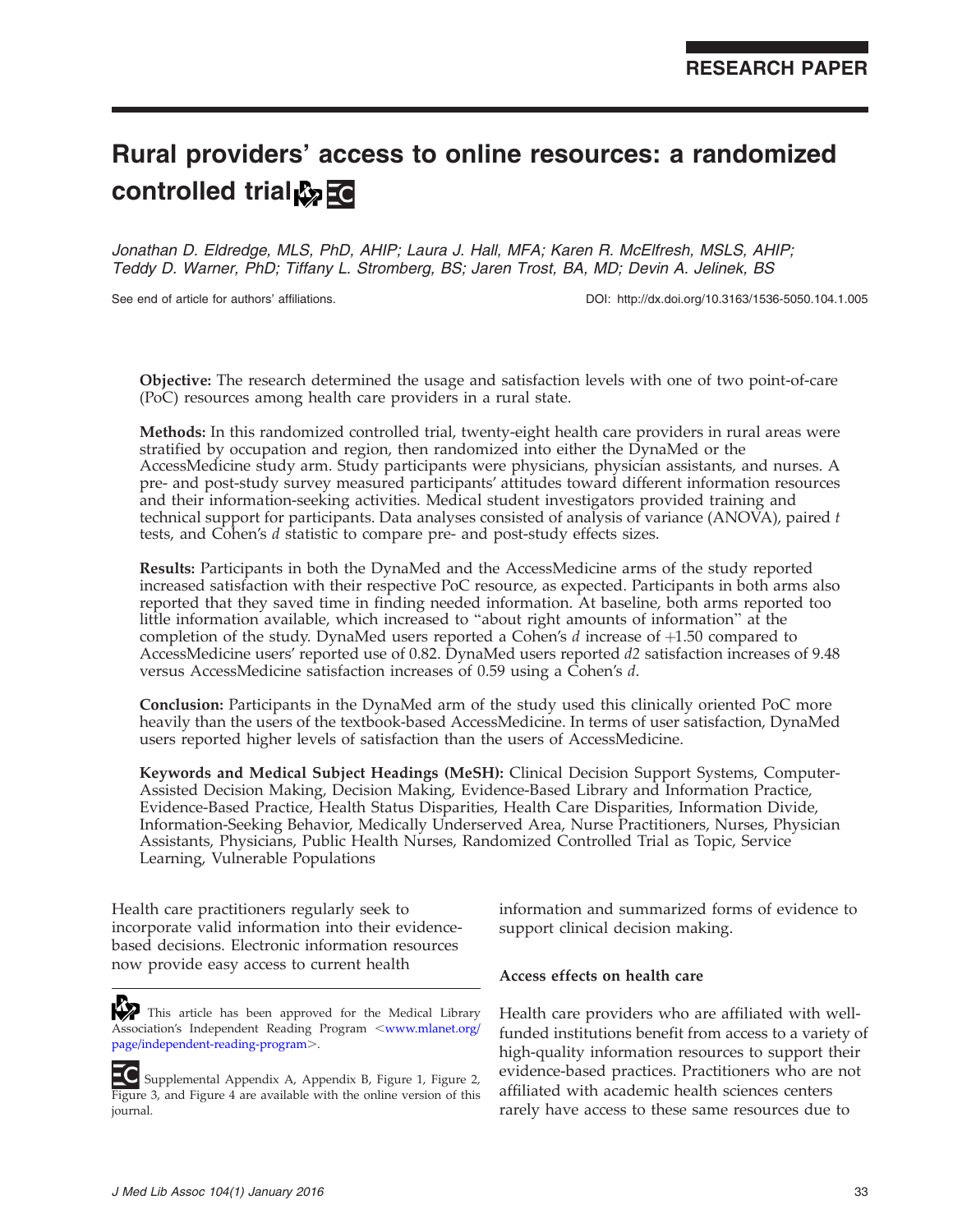prohibitively high licensing costs. Ely et al. report that not having access to easy-to-use, high-quality, current information can negatively affect sound clinical decision making. [1].

Patients in Isaac et al.'s study who were admitted to hospitals that had access to an electronic evidencebased resource experienced reduced length of stay and lower risk-adjusted mortality rates for prespecified conditions [2]. That study was validated on a broader scale by a multicenter investigation on the utilization of information resources by practitioners [3].

Primary health care practitioners who are not affiliated with academic health sciences centers, particularly those who practice in rural or remote areas, often articulate the need for increased access to health information resources. The authors' literature search and review of 114 of the most relevant research articles about the information needs and information-seeking behavior of health care practitioners suggested that these professionals most value speed and accuracy. For example, they likely would prefer to use point-of-care (PoC) resources for quickly and accurately answering their clinical questions.

# Desirability of point of care

PoC resources quickly guide physicians through the diagnosis, treatment, and management of commonly encountered clinical conditions. PoC resources can present compilations of highly authoritative, often evidence-based, information. Physicians can answer more questions and revise clinical decisions more often using these PoC resources [4]. Meanwhile, many health care practitioners still rely on textbooks familiar to them from their professional training programs, despite their potentially dated contents [5–14].

# Limited access in rural New Mexico

A randomized controlled trial involving public health practitioners across the rural state of New Mexico reported many barriers in accessing valued information resources [15, 16]. In another study, researchers in New Mexico set out to determine and analyze information needs of health care practitioners who were not affiliated with an academic center. Fifty-one interviews of rural physicians, nurses, physician assistants, and nurse practitioners showed both a need and desire for access to information resources [17].

# Goals and hypothesis

This study sought to determine which rural health care providers found more useful in answering everyday clinical questions: electronic PoC DynaMed, which is more clinically oriented, or electronic PoC AccessMedicine, which consists primarily of a health sciences textbook collection. We hypothesized that free access to the explicitly clinical format of the PoC resource DynaMed would result in more extensive use than a baseline of zero over a six-month period than the electronic PoC textbook collection AccessMedicine. We felt this would be due to greater utility of DynaMed in clinical practice. We also predicted that clinicians using the clinically oriented PoC would express higher levels of satisfaction than those using the textbook-based PoC and that clinicians using these PoC resources would prefer using them over other information resources.

# METHODS

# Study design

This randomized controlled trial involved twentyeight health care practitioners in mostly rural and remote areas of New Mexico over a six-month time frame with free access to only one of the two PoC resources. Participants in both arms of this pilot study completed a two-page survey when enrolling in the study and at the end of the six-month study period. The two electronic subscription PoC resources are described below.

■ AccessMedicine offers fully searchable access to over seventy-five textbooks and texts familiar to practitioners. Some titles include Harrison's Internal Medicine, DeGowin's Diagnostic Examination, Goodman & Gilman's Pharmacological Basis of Therapeutics, and Williams Obstetrics.

 $\blacksquare$  DynaMed aims to synthesize and summarize the best available evidence for busy practitioners. Users can access contents via text searches or via clinical categories such as diagnosis, epidemiology, or treatment.

# Recruitment and enrollment

A previous outreach study identified two rural areas of the state as having the most critical need for access to PoC electronic resources [17]. These areas contain many underserved populations experiencing health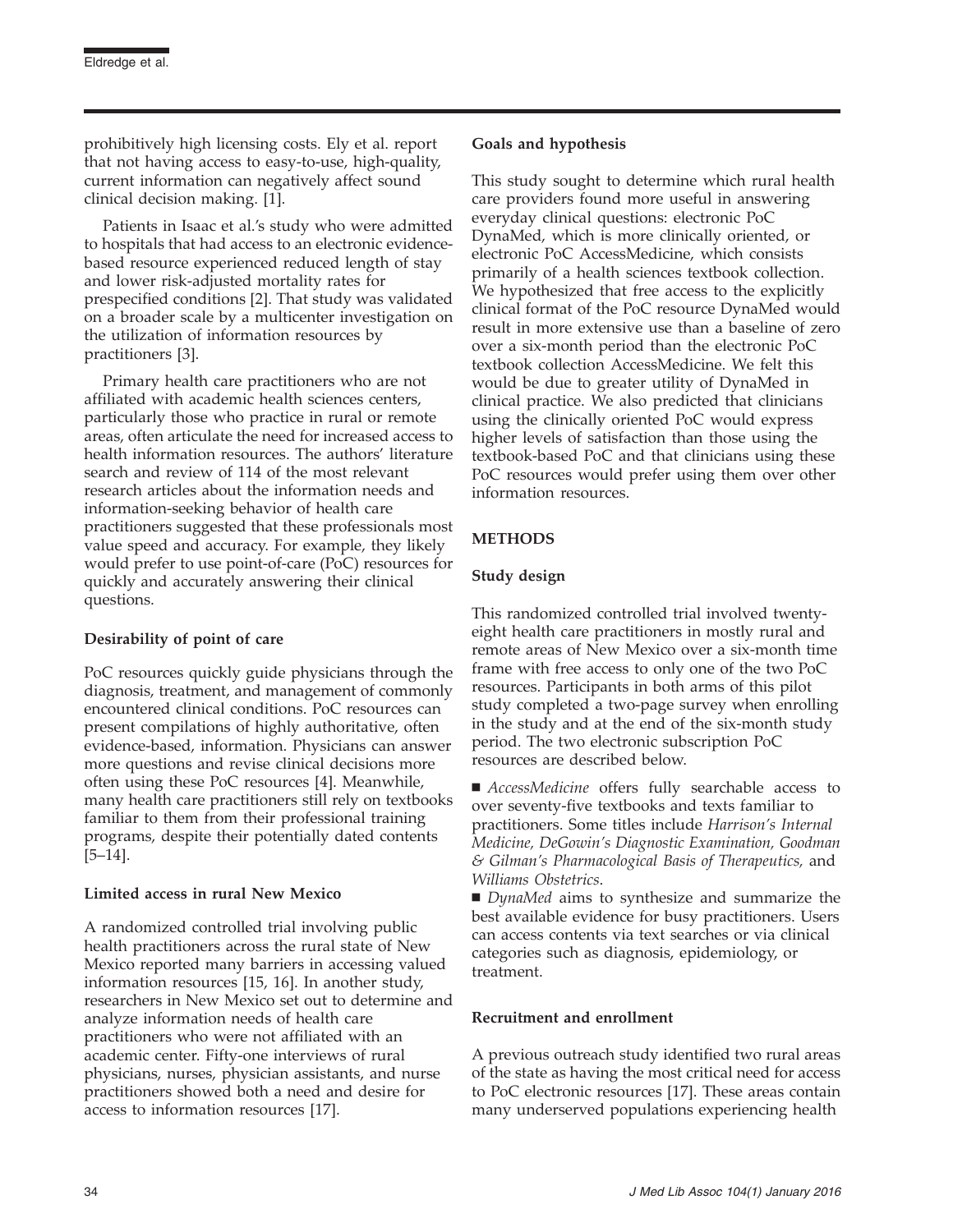disparities. With approval of the University of New Mexico Human Research Review Committee, we contacted and recruited potential participants identified by health care provider informants in these areas.

Potential participants could enroll in the study by clicking a link in the invitation email. Only physicians, nurses, physician assistants, and pharmacists who currently had no access to any PoC or electronic textbook collections were eligible to participate. Access to the information resource served as the only incentive to participate.

# Study participants

We enrolled 28 participants who all (100% response rate) completed the survey prior to the intervention phase. We distributed this same survey to participants after the completion of the 6-month trial. A total of 23 participants completed the study. The 5 participants who did not complete the study did not appear to constitute a distinct subpopulation that might suggest a bias to the study.

Those 23 health care providers completing the study consisted of 10 nurses (43%), 7 nurse practitioners (30%), and 6 (26%) physicians. An analysis of the urban-rural distribution revealed a participation rate of 55% and 45%, respectively. Respondents were  $70\%$  (n=16) female, with a median of 20 years of experience ranging from 1 to 38 years, and ranged from 32 to 64 years of age with a median age of 50 years old. Appendix A (online only) features the invitation and consent email, while Appendix B (online only) provides a copy of the preand post-intervention survey.

# Allocation

The initial twenty-eight participants were stratified by occupation and region of the state. These subgroups were then randomized using the webbased Research Randomizer [18]. We then allocated each participant accordingly into the DynaMed or the AccessMedicine enrollee arms. Online resources subscriptions were paid for by a research grant.

## Training

Medical student members of the research team trained the practitioners on the use of the PoC resource, resolved account and connectivity issues, and were available by phone and email to support the practitioners during the six-month study period. The medical student researchers produced a short instructional video on how to access and use each participant's specific, assigned resource. The videos could be downloaded and saved for later reference. The videos helped to ensure that all participants had access to the resources and had equal exposure to training. Subsequent training and support took place via email and phone calls on an as-needed basis. Initially, medical student researchers contacted their designated participants weekly and then later biweekly. Each medical student trained and supported about seven participants on a specific resource.

## Survey measures

Two major dependent measures gauged (1) use and (2) satisfaction over the six-month study period. The survey also reported use and satisfaction with eleven other potential sources of health information. Identical surveys were distributed via email pre- and post-intervention.

Usage. The first section of the survey asked respondents, ''During the past 3 months on average, how often did you use each of the listed resources to look for information to help support or make an actual clinical decision?'' For each of 13 listed resources, most of which were free, respondents could select a range from 0 to  $10+$ times to record their usage.

Satisfaction. The second section of the survey asked respondents to rate the same 13 information resources with the question, ''Overall, how satisfied are you with each of the listed health information resources in helping you in your practice?'' A ''0'' indicated ''Not at all satisfied,'' whereas a ''10'' indicated that the respondent was ''Completely satisfied," with responses 1 through 9 taken as intermediate levels of satisfaction.

Respondents also answered questions on the length of time needed to answer their clinical questions, the percentage of successful outcomes to searches for information, sufficiency of information access needed, favorite information resources for self or patients, and willingness to pay for information access. The final survey section requested respondent characteristic data.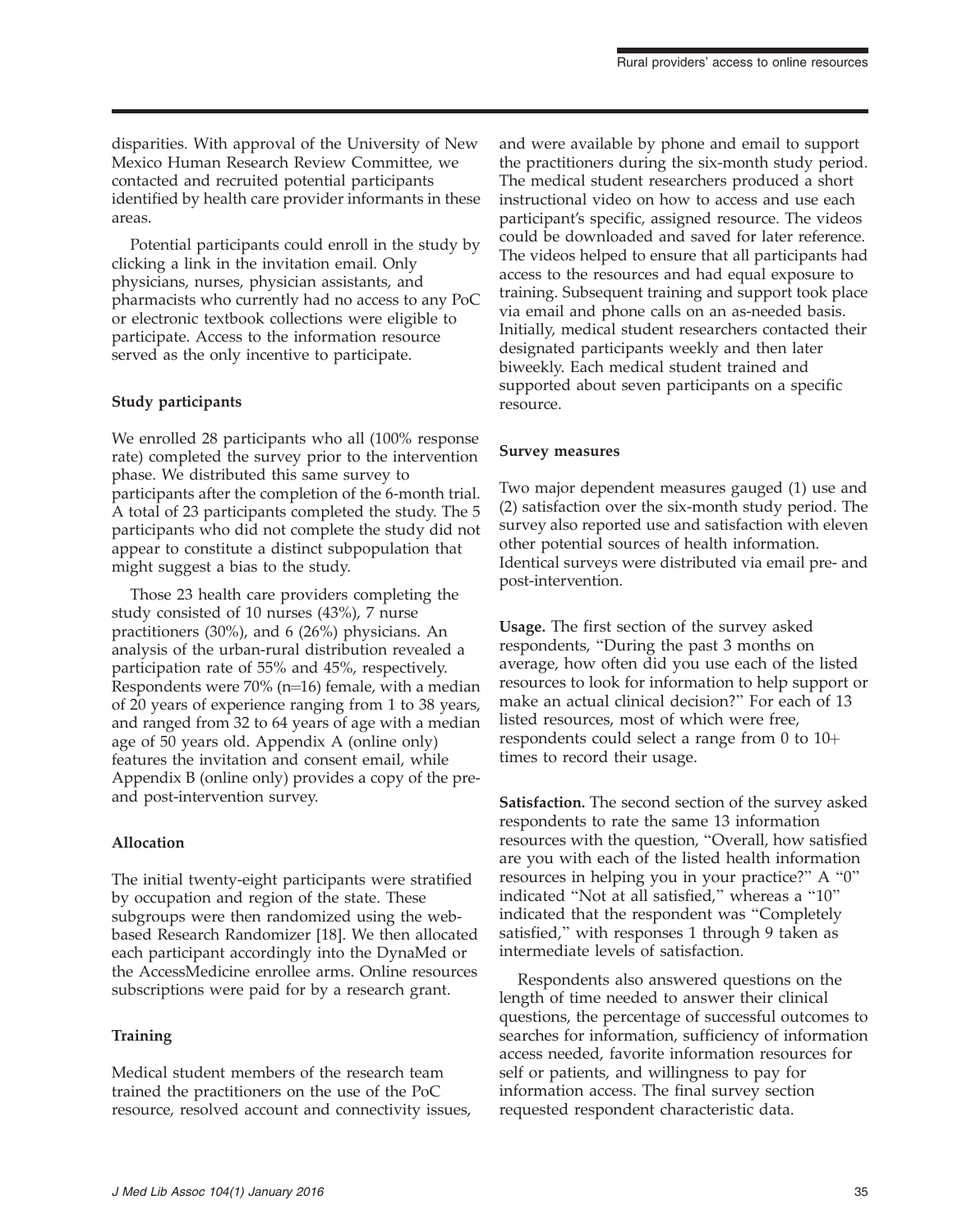# Data analysis

The frequency of reported use of thirteen health resources (within subjects) were compared pre- vs. post-intervention (within subjects) by the two arms of the study with doubly repeated analysis of variance (ANOVA) measures. A second analysis employed the same design to compare health care provider satisfaction with the thirteen health resources. We used the Huynh-Feldt adjustment for both ANOVAs. Paired *t* tests compared pre versus post measures of the four secondary outcomes listed above (see ''Limitations''). Given that this was a pilot study, sample size and statistical power were not computed in advance, and statistical power was low overall. Cohen's d-statistic compared pre- versus post-effect sizes by study group by health resources. (Cohen's d helps evaluate the difference in effect size between two means.) Both tables present the means, and the four figures (online only) show the profile of use and satisfaction means across resources. The table of means includes Cohen's d effect sizes and standard deviation, while the four figures show clear views of the profiles of variation of use of and satisfaction with the health resources by DynaMed versus AccessMedicine users.

## Vendor reports

We originally intended to include vendor usage data to complement survey data in this study but were unable to achieve this goal. AccessMedicine and DynaMed have distinct database platforms that function differently. The two vendors collect and report usage data differently, even though both vendors report usage in Counting Online Usage of Networked Electronic Resources (COUNTER) [19].

## RESULTS

#### Changes in usage of health information resources

The reported use of the 13 health information resources by the 23 health care providers was subjected to a doubly repeated measures factorial ANOVA of the design of:

Resource (13) (within subjects) X Time (pretest vs. posttest)(within subjects) X Provider Gender (between subjects)

As expected, the Resource main effect was highly statistically significant, indicating that providers

reported wide differences across the frequency of use of the 13 health information resources, ignoring time of assessment and study arm  $(F(5.7, 120.0) = 24.69)$ , *P*<0.001, partial  $\eta^2$ =0.54,). In addition, the Resource X Time interaction effect approached statistical significance (F(6.3, 126.5)=1.96, P<0.08, partial  $\eta^2$ =0.09). This interaction effect suggested that use of the 13 resources varied across time, depending on the specific resource. Finally, the provider main effect reached statistical significance  $(F(1, 21)=5.21, P<0.04,$ partial  $\eta^2 = 0.19$ ).

This pilot study is quite underpowered in reporting the effects for each ANOVA conducted, but also describes pretest versus posttest effect sizes (Cohen's d, the standardized difference in means) to help interpret the results of this trial. Attempting to understand our preliminary study results by focusing on effect sizes is consistent with modern recommendations for analyzing and interpreting study results [20].

Table 1 shows the mean (SD) times providers reported use of each of the 13 resources at baseline (time 1) versus post-intervention (time 2). The table also reports the standardized difference between time 1 versus time 2 means (i.e., Cohen's d statistic). Figures 1 and 2 (online only) supplement the table data by providing a more discernable visual profile of providers' resource use in both study groups from baseline to post-intervention.

Providers participating in this study had no reported access to other PoC resources such as UpToDate at the outset, yet use of UpToDate appeared in some DynaMed arm responses. Examination of the d-values shows that providers who were given free access to DynaMed reported that use of DynaMed  $(d=+1.50)$  increased meaningfully but that use of AccessMedicine  $(d=+0.06)$  did not change. In addition, providers who were given access to AccessMedicine had no changes in use of UpToDate  $(d=0.00)$  or DynaMed  $(d=0.00)$ , but those providers did increase their use of AccessMedicine ( $d=+0.82$ ). Note that providers who were given access to DynaMed used all 3 for-pay sources less than once per week prior to the study, and those who were given access to AccessMedicine reported no use of these 3 for-pay resources at all.

During the study period, health care providers' reported use of various types of medical websites declined moderately for both DynaMed and AccessMedicine.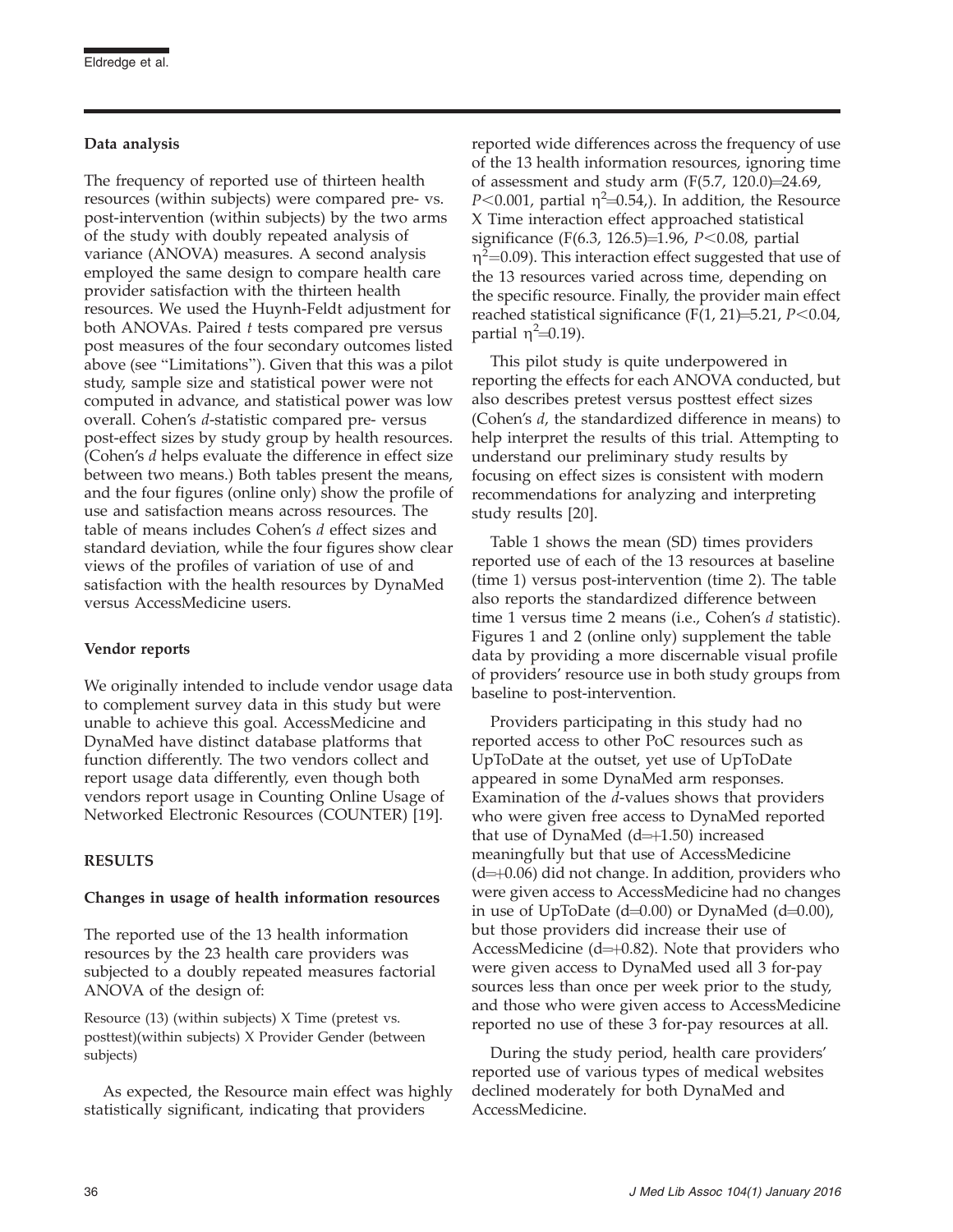| <b>Health information resource</b> | Access to DynaMed $(n=12)$ |                     |                 |                  |                | Access to AccessMedicine $(n=11)$ |                  |                 |                  |             |
|------------------------------------|----------------------------|---------------------|-----------------|------------------|----------------|-----------------------------------|------------------|-----------------|------------------|-------------|
|                                    | <b>Pretest</b>             | Mean (SD)<br>$use*$ | <b>Posttest</b> | Mean (SD)<br>use | d <sup>+</sup> | <b>Pretest</b>                    | Mean (SD)<br>use | <b>Posttest</b> | Mean (SD)<br>use | $d\ddagger$ |
| Free general web resources         |                            |                     |                 |                  |                |                                   |                  |                 |                  |             |
| (e.g., Google)                     | 7.25                       | (3.96)              | 7.42            | (3.83)           | $+0.04$        | 8.55                              | (4.06)           | 6.91            | (4.87)           | $-0.40$     |
| Free medical websites              |                            |                     |                 |                  |                |                                   |                  |                 |                  |             |
| (e.q., WebMD)                      | 7.58                       | (4.21)              | 5.50            | (4.36)           | $-0.49$        | 6.32                              | (3.94)           | 4.73            | (5.16)           | $-0.40$     |
| Medical websites you pay           |                            |                     |                 |                  |                |                                   |                  |                 |                  |             |
| to use                             | 2.67                       | (4.23)              | 0.92            | (1.73)           | $-0.41$        | 0.09                              | (0.30)           | 0.09            | (0.30)           | 0.00        |
| Professional association           |                            |                     |                 |                  |                |                                   |                  |                 |                  |             |
| members-only sites                 | 4.08                       | (4.80)              | 2.17            | (3.27)           | $-0.40$        | 1.36                              | (3.26)           | 0.36            | (0.92)           | $-0.31$     |
| PubMed or MEDLINE                  | 3.25                       | (4.00)              | 4.25            | (4.33)           | $+0.25$        | 1.36                              | (1.36)           | 1.55            | (3.27)           | $+0.07$     |
| Print scientific journals          | 3.00                       | (3.69)              | 2.25            | (3.19)           | $-0.36$        | 0.64                              | (1.29)           | 0.64            | (1.03)           | 0.00        |
| Online scientific journals         | 3.50                       | (3.69)              | 2.92            | (3.18)           | $-0.16$        | 1.18                              | (2.04)           | 0.45            | (0.69)           | $-0.36$     |
| A colleague                        | 3.67                       | (4.01)              | 5.42            | (3.90)           | $+0.44$        | 4.18                              | (3.95)           | 2.91            | (3.21)           | $-0.32$     |
| Electronic books                   | 1.33                       | (1.97)              | 1.42            | (3.23)           | $+0.05$        | 0.64                              | (1.43)           | 0.27            | (0.47)           | $-0.26$     |
| Online books                       | 0.75                       | (1.60)              | 1.33            | (3.20)           | $+0.36$        | 0.82                              | (1.47)           | 0.18            | (0.41)           | $-0.44$     |
| UpToDate                           | 0.50                       | (1.45)              | 1.42            | (2.39)           | $+0.63$        | 0.00                              | (0.00)           | 0.00            | (0.00)           | 0.00        |
| DynaMed                            | 0.42                       | (1.44)              | 2.58            | (3.03)           | $+1.50$        | 0.00                              | (0.00)           | 0.00            | (0.00)           | 0.00        |
| AccessMedicine                     | 0.58                       | (1.51)              | 0.67            | (1.61)           | $+0.60$        | 0.00                              | (0.00)           | 0.82            | (1.25)           | $+0.66$     |
| Mean reported use                  | 2.97                       | (1.43)              | 2.94            | (2.09)           | $-0.01$        | 1.93                              | (1.22)           | 1.46            | (1.07)           | $+0.39$     |

 $*$  Reported frequency of use: from 0="None per week" to 10+="10 plus times per week."

 $\dagger$  Cohen's  $d$ =the standardized mean difference between pretest use and posttest use, using the Time 1 SD with negative sign indicating reported reduction in use and positive sign indicating reported increase in use.

‡ Doubly repeated measures ANOVA:

Resource (13)(W) X Time (2)(W) X Group (DynaMed vs. AccessMedicine)(B):

Resource, P<0.001, partial  $\eta^2$ =0.54; Resource X Time, P<0.08, partial  $\eta^2$ =0.09

Resource X Time X Group, P<0.26, partial  $\eta^2$ =0.06; Group, P<0.04, partial  $\eta^2$ =0.20

#### Table 1

Provider mean (SD) frequency of use of health information resources during past 6 months at pretest versus posttest when given access to DynaMed or AccessMedicine

## Overall reported usage

Overall reported usage of the 13 health information resources by the health care providers was stable from baseline to posttest for providers who were given access to DynaMed (38.58 to 38.25 times per week overall;  $d=0.02;$  P $>$ 0.78). In contrast, reported use declined for providers who were given access to AccessMedicine (25.14 to 18.91 times per week overall;  $d=0.33; P<0.10$ ).

Note that overall use of the 13 health resources (i.e., sum of ratings of all resources) was much higher at both baseline and posttest for DynaMed providers compared to AccessMedicine providers (mean=38.58 versus mean=25.14;  $P<0.01$ ; d=0.77). This indicates a possible randomization error at baseline due to the low numbers of participants. The pre- versus post-design of this study allows comparison of the pre versus post changes in use (and satisfaction) between the 2 randomized groups. That is, does the pattern of resources use change across time differently for DynaMed compared to AccessMedicine providers?

## Satisfaction with health resources

Health care provider reports of satisfaction with the 13 health information resources were limited by the fact that providers did not report satisfaction ratings ( $0$ =not at all satisfied to 10=completely satisfied) for resources that they never used within the past 6 months. For the sake of computing a coherent "full model'' of satisfaction with the 13 resources from baseline to post-intervention, however, we recoded ''never used'' to implicitly mean ''not at all satisfied'' (i.e., 0 on the 0–10 rating scale of satisfaction). This is based on the conservative assumption that people who reported ''never using'' a resource during the past 6 months were not using the resource because of low satisfaction. We observed that overall satisfaction with use of the 13 health resources (i.e., sum of ratings across all resources) was much higher at both baseline and posttest for DynaMed (mean= $46.00$ ) compared to AccessMedicine (31.73;  $P<0.01$ ; d=0.94) among participating health care providers.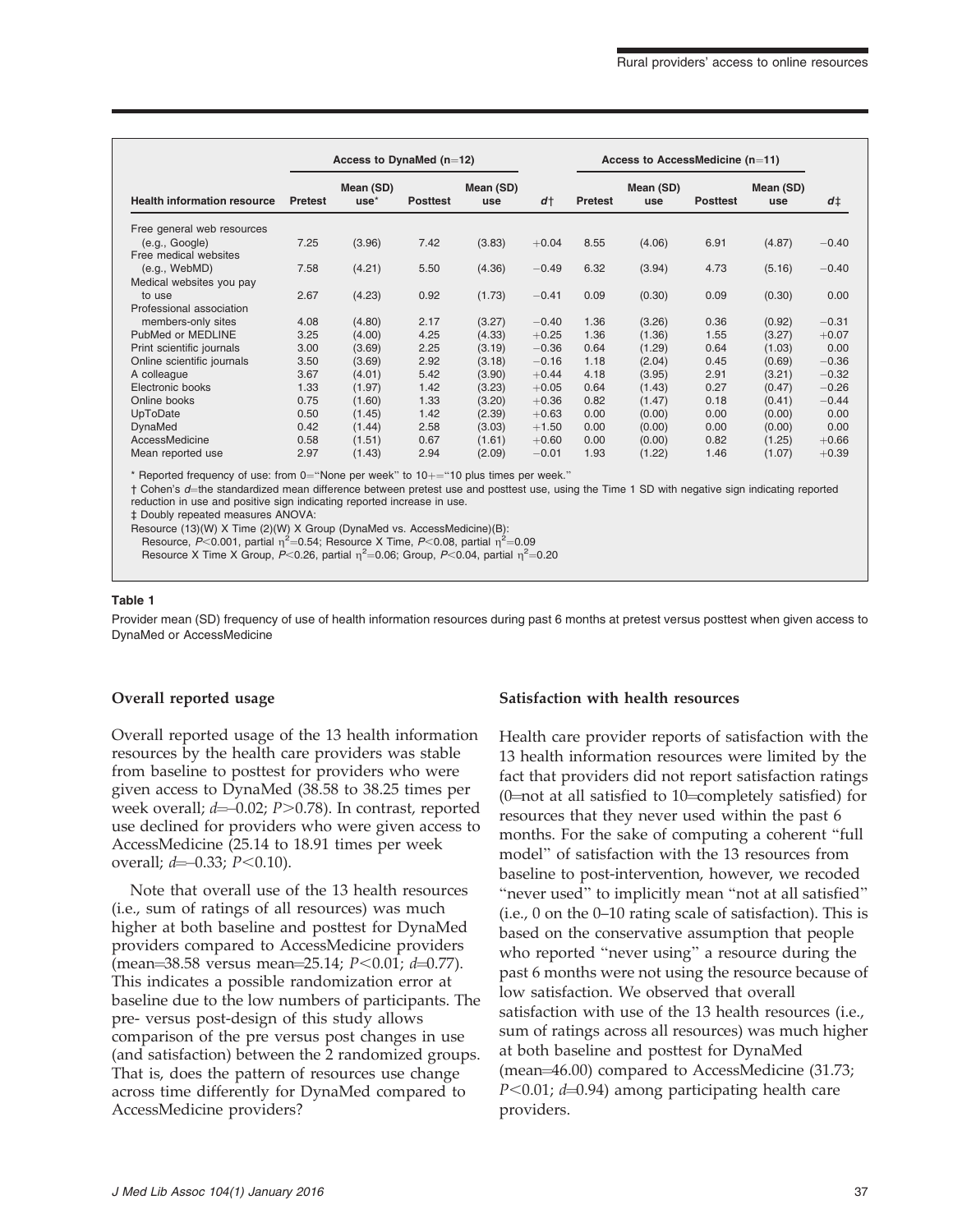| <b>Health information resource</b> | Access to DynaMed $(n=12)$ |                     |                 |                  |         | Access to AccessMedicine $(n=11)$ |                  |                 |                  |             |
|------------------------------------|----------------------------|---------------------|-----------------|------------------|---------|-----------------------------------|------------------|-----------------|------------------|-------------|
|                                    | <b>Pretest</b>             | Mean (SD)<br>$use*$ | <b>Posttest</b> | Mean (SD)<br>use | d†      | <b>Pretest</b>                    | Mean (SD)<br>use | <b>Posttest</b> | Mean (SD)<br>use | $d\ddagger$ |
| Free general web resources         |                            |                     |                 |                  |         |                                   |                  |                 |                  |             |
| (e.g., Google)                     | 5.50                       | (2.15)              | 5.67            | (3.17)           | $+0.08$ | 4.82                              | (1.94)           | 6.82            | (2.68)           | $+1.03$     |
| Free medical websites              |                            |                     |                 |                  |         |                                   |                  |                 |                  |             |
| (e.q., WebMD)                      | 6.50                       | (2.32)              | 7.00            | (2.80)           | $+0.22$ | 5.00                              | (2.32)           | 5.55            | (4.20)           | $+0.24$     |
| Medical websites you pay<br>to use | 2.67                       |                     | 2.75            |                  |         | 1.64                              |                  | 1.27            |                  |             |
| Professional association           |                            | (3.63)              |                 | (4.12)           | $+0.02$ |                                   | (2.91)           |                 | (2.28)           | $-0.27$     |
| members-only sites                 | 4.42                       | (4.10)              | 4.08            | (3.90)           | $-0.08$ | 2.27                              | (3.07)           | 1.00            | (2.24)           | $-0.41$     |
| PubMed or MEDLINE                  | 5.08                       | (3.06)              | 5.33            | (3.75)           | $+0.08$ | 3.09                              | (3.45)           | 2.64            | (3.36)           | $-0.13$     |
| Print scientific journals          | 5.25                       | (3.44)              | 3.50            | (3.97)           | $-0.51$ | 2.55                              | (2.81)           | 2.00            | (3.13)           | $-0.20$     |
| Online scientific journals         | 5.33                       | (3.47)              | 3.00            | (3.79)           | $-0.67$ | 3.18                              | (3.09)           | 1.82            | (2.96)           | $-0.44$     |
| A colleague                        | 5.58                       | (3.14)              | 7.00            | (2.99)           | $+0.45$ | 5.73                              | (3.55)           | 5.45            | (3.73)           | $-0.05$     |
| Electronic books                   | 1.83                       | (2.89)              | 1.92            | (2.63)           | $+0.03$ | 1.18                              | (2.23)           | 1.27            | (2.76)           | $+0.04$     |
| Online books                       | 2.83                       | (3.56)              | 2.42            | (3.80)           | $+0.12$ | 1.18                              | (2.23)           | 1.09            | (2.77)           | $-0.04$     |
| UpToDate                           | 0.33                       | (0.78)              | 2.92            | (4.34)           | $+3.32$ | 0.00                              |                  | 0.00            |                  | 0.00        |
| DynaMed                            | 0.17                       | (0.58)              | 5.67            | (3.42)           | $+9.48$ | 0.00                              |                  | 0.00            |                  | 0.00        |
| AccessMedicine                     | 0.50                       | (1.73)              | 2.17            | (3.43)           | $+0.96$ | 1.09                              | (1.09)           | 2.55            | (2.11)           | $+0.59$     |
| Mean satisfaction                  | 3.54                       | (1.13)              | 4.11            | (1.66)           | $+0.41$ | 2.44                              | (1.18)           | 2.42            | (1.73)           | $-0.02$     |

\* Reported satisfaction: from 0="Not at all" to 10="Completely."

 $\dagger$  Cohen's  $d$ =the standardized mean difference between pretest and posttest satisfaction levels, using the SD at pretest with negative sign indicating reduction in satisfaction and positive sign indicating increase in satisfaction.

‡ Doubly repeated measures ANOVA:

Resource (13)(W) X Time (2)(W) X Group (DynaMed vs. AccessMedicine)(B):

Resource, P<0.001, partial  $\eta^2$ =0.42; Resource X Time, P<0.001, partial  $\eta^2$ =0.13

Resource X Time X Group, P<0.04, partial  $\eta^2$ =0.13

#### Table 2

Provider mean (SD) satisfaction with health information resources during past 6 months at pretest versus posttest when given access to DynaMed or AccessMedicine

The reported satisfaction with 13 health information resources of 23 providers were subjected to a doubly repeated measures factorial ANOVA of this design:

Resource (13) (within subjects) X Time (pretest vs. posttest) (within subjects) X Provider Group (access to DynaMed vs. AccessMedicine) (between subjects)

As expected, the Resource main effect was statistically significant, indicating that providers reported wide differences across their satisfaction with the 13 health information resources, ignoring time of assessment and study group (F(10.3, 216.4)=15.48 P<0.001, partial  $\eta^2$ =0.42). In addition, the Resource X Time interaction effect was statistically significant (F(12, 1339.3)=3.23,  $P < 0.001$ , partial  $\eta^2$ =0.13). This interaction effect indicates that satisfaction with the 13 resources varied across time, depending on the specific resource. The Time X Resource X Group 3-way interaction was also statistically significant (F(12, 1339.3)=1.92,  $P<0.04$ , partial  $\eta^2$ =0.08). This interaction indicates that satisfaction with the resources varied across time in a pattern different for each of the two study groups.

Table 2 shows the mean (SD) satisfaction providers reported for each of the resources at baseline (time 1) versus post-intervention (time 2) by study group, along with Cohen's d statistic for the preversus post-measure difference. For providers exposed to DynaMed, satisfaction with all 3 for-pay web resources (UpToDate  $[d=3.32]$ , DynaMed [ $d=9.48$ ], and AccessMedicine [ $d=0.96$ ]) increased substantially, but for those exposed to AccessMedicine, only satisfaction with AccessMedicine increased  $(d=0.59)$ . Figures 3 and 4 (online only) are in parallel to Table 2 but clearly show the profile of satisfaction means for the 13 health resources.

#### Reduced time to find information

A Time X Group ANOVA showed that 18 providers reported a reduction in the amount of time to find sufficient information when searching health resources from baseline (mean minutes=27.68;  $SD = 23.69$ ) to post-intervention (mean minutes=19.61; SD=18.71) (Cohen's  $d=0.30$ ) (F(1, 16)=3.19, P<0.10, partial  $\eta^2$ =0.17). Only the providers given access to AccessMedicine (pre-mean=33.88 versus post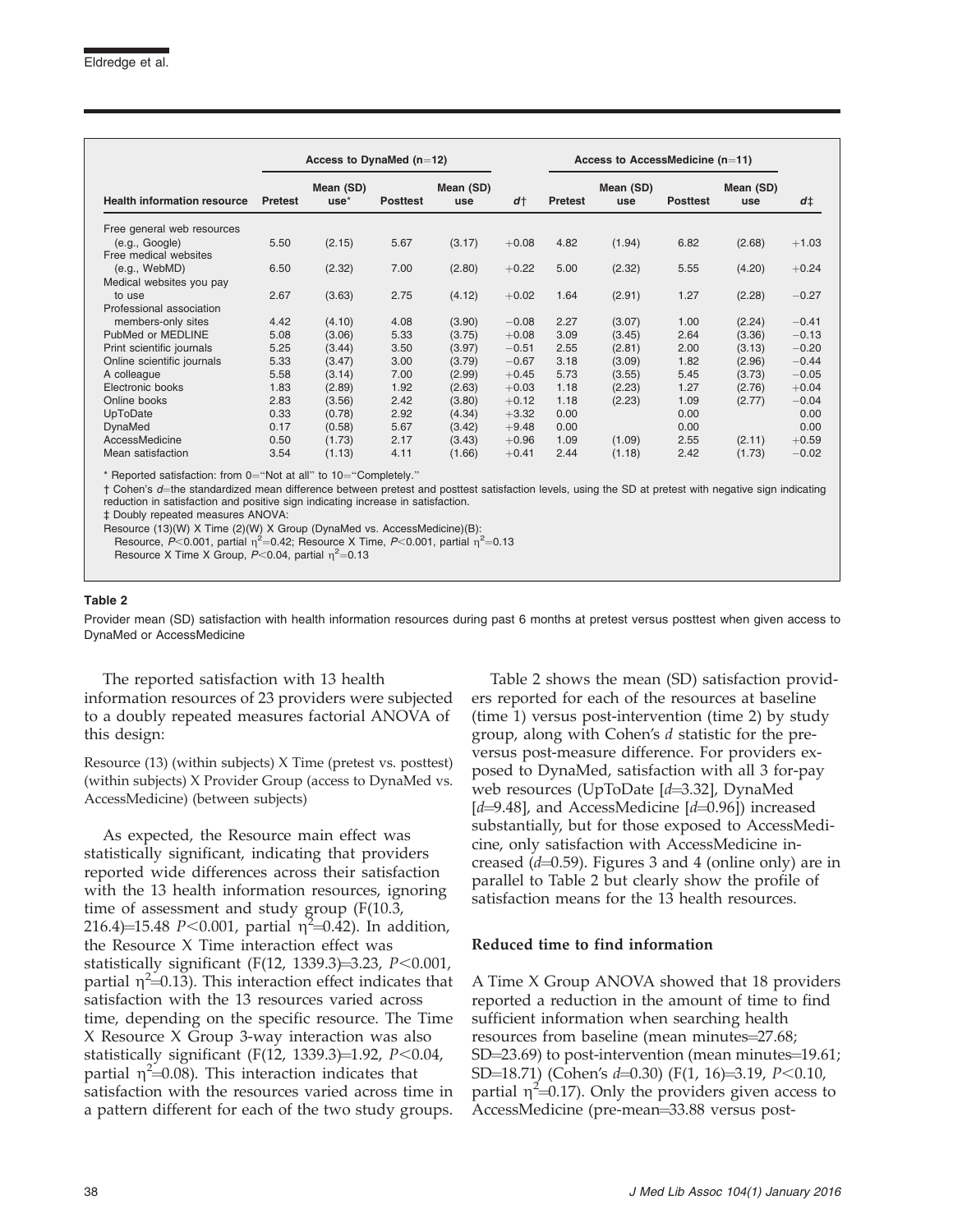mean=18.13) reported a reduction in amount of time to find sufficient information, while none was reported among DynaMed providers (premean= $21.1$  versus post-mean= $20.80$ ), Time X Group interaction effect (F(1, 16)=2.96, P<0.11, partial  $\eta^2$ =0.16). Both of these effects only approached statistical significance, given the small sample size of this pilot study.

Importantly, the reported mean use of resources of about 32 times per week (derived from the sum of uses across all 13 resources, Table 1) multiplied times a reported 7 fewer minutes per use equals 224 minutes per week or almost 180 hours of time per 48 week work year. This calculation indicates the upper possible yield of time savings, because some of the 32 resource uses per week reported on average by providers might involve use of 2 or more resources per attempt. Even if the average search involved 3 resources, that would still indicate a potential savings of 60 hours per work year per provider. These findings are consistent with earlier resource access studies [3, 21].

## Search success rates

Another Time X Group ANOVA showed that 23 providers reported an increase in the percentage of searches of health information resources that answered their questions from baseline (mean  $\%$ =68.59; SD=20.04) to post-intervention (mean  $\%$ =79.23; SD=13.77) (Cohen's d=0.53) (F(1, 20)=6.77, P<0.02, partial  $\eta^2$ =0.20). Both study arms showed increases in successful searches (DynaMed=6.83% increase and AccessMedicine  $=15.20\%$  increase) although the Time X Group interaction was not statistically significant (P<0.34,  $\eta^2$ =0.05). Such an increase translates into up to 162 more successful searches per 48-week work year per provider.

# Information provided by current access

A third Time X Group ANOVA showed that 23 providers reported an increase from baseline (mean= $4.00$ ; SD= $1.80$ ) to post-intervention (mean=5.41; SD=1.68) (Cohen's  $d=0.78$ ) in how much information they perceived that their access to health resources overall provided them on a scale from 0="Far too little information" to 5="The right amount of information" to  $10\text{m}$ <sup>'</sup>Far too much information." Thus, providers reported somewhat too little access at baseline and about the right amount of information at post-intervention, showing a large statistically

significant effect size change (F(1, 20)=7.24,  $P<0.02$ , partial  $\eta^2$ =0.27). The pattern of increase was consistent for both study groups ( $P<0.63$ ).

### Willingness to pay for resources

A final Time X Group ANOVA showed that 19 providers overall reported being willing to pay the same at baseline (mean= $$70.47; SD=78.29$ ) as at postintervention (mean=\$71.84; SD=83.04) (Cohen's  $d=0.02$ ). While the pattern across time for both study groups was consistent ( $P<0.86$ ), the groups were quite discrepant in the amount they were willing to pay for regular access to an online health information resource (DynaMed mean=\$102 versus AccessMedicine= $$29; d=1.22$ ), indicating a meaningful difference in general between providers in the 2 study groups at baseline. At postintervention, 5 providers were not willing to pay any amount, but 8 providers were willing to pay \$100 or more, up to \$250 per year. This was very similar to the distribution reported at baseline, indicating the intervention had no influence on this measure.

## DISCUSSION

This study demonstrates the potential power and replicability [22–25] of using a randomized controlled trial design in making rigorous comparisons between information resources. This study offers a model with wide applicability to other types of information resources.

Certain validations and some surprises emerge when reviewing the results of this study. As predicted, health care providers increased their use of PoC resources for health information when provided with free access. Participants also showed moderate to small reductions and moderate increases in the use of some other resources, such as general Internet websites and other free medical websites, that providers had previously used. Interestingly, providers' reported use of PubMed/ MEDLINE also increased some. Providers who reported using three free comprehensive health resources reported substantial satisfaction with using them in helping their practices.

Only about one-third of the health care providers participating in this study reported regular use of those PoC resources, even though the resources had been provided to them free for the period of this study. In addition, providers overall reported a reduction in the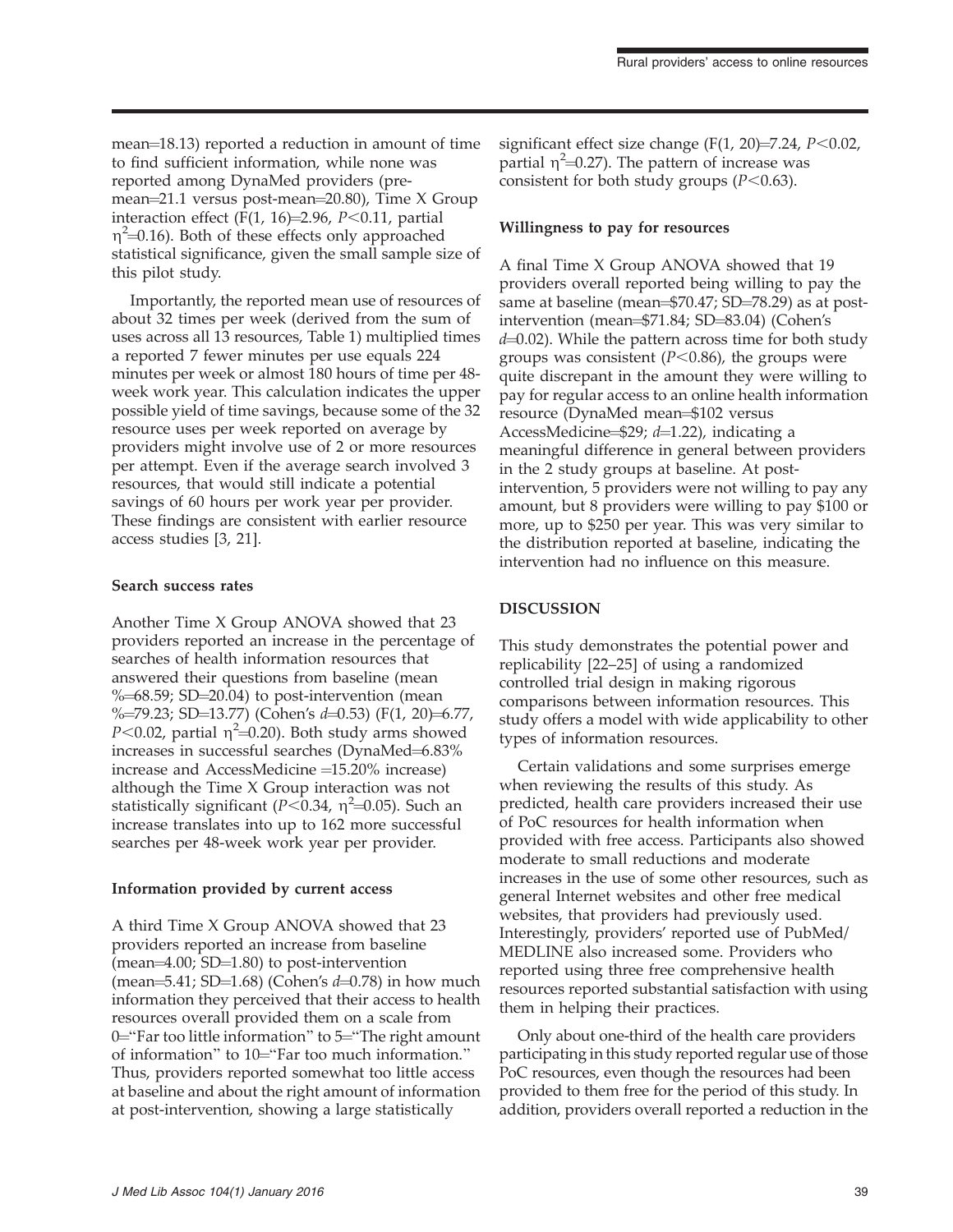mean time needed to search for health-related information, and they reported a greater percentage of successful searches. Finally, as a result of the intervention, providers reported a perceived change from having too little access to health-related resources to having about the right amount of access.

# Limitations

There were limitations to this study that had an impact on the results. In first designing the study, we received very positive feedback from health care professionals around New Mexico expressing their desire to participate in this experiment with free access to either AccessMedicine or DynaMed. The medical students' role in the project was to call and follow up with the health care professionals weekly to discuss the project. The students found that many of the health care practitioners were unable to be reached, and a select few practitioners reported that they had not even started to use the resources. Some participants repeatedly reported that they had little or no time in their busy clinical practices to use these PoC resources at a desired frequency.

The small number of participants, coupled with the less-frequent-than-expected usage, affected the study results by reducing the number of subjects. Participants were not homogenous, and there might be differences among professions that cancelled out effects. The small number of participants prevented analysis by profession. For example, the results for physicians were based on responses from six subjects. The participants moreover were not representative of other health care providers due to the rural, underresourced status of most of these participants. Additionally, differences in initial levels of reported use of the thirteen health information resources and initial levels of satisfaction with use of those resources on baseline measures clearly indicated uncontrollable randomization error due to the small sample size.

Thus, this study needs to be replicated with a larger sample size that would be more representative of mainstream health care providers.

# ACKNOWLEDGMENTS

The University of New Mexico's Office of Community Engagement New Mexico Center for Advancement of Research, Engagement and Science on Health Disparities (NM CARES) provided a minigrant that made subscription purchases for this project possible.

Parametric processes were used to analyze the satisfaction data (e.g., means, Cohen's d). Because these are ordinal data, nonparametric analysis would have been more rigorous, but since this is an exploratory study, paramteric analysis was a reasonable approximation for this use. –Editor.

# REFERENCES

1. Ely JW, Osheroff JA, Ebell MH, Chambliss ML, Vinson DC, Stevermer JJ, Pifer EA. Obstacles to answering doctors' questions about patient care with evidence: qualitative study. BMJ. 2002 Mar 23;324(7339):710. 2. Isaac T, Zheng J, Jha A. Use of UpToDate and outcomes in US hospitals. J Hosp Med. 2012 Feb;7(2):85–90. 3. Marshall JG, Sollenberger J, Easterby-Gannett S, Morgan LK, Klem ML, Cavanaugh SK, Oliver KB, Thompson CA, Romanosky N, Hunter S. The value of library and information services in patient care: results of a multisite study. J Med Lib Assoc. 2013 Jan;101(1):38–46. DOI: <http://dx.doi.org/10.3163/1536-5050.101.1.007>. 4. Alper BS, White DS, Ge B. Physicians answer more clinical questions and change clinical decisions more often with synthesized evidence: a randomized trial in primary care. Ann Fam Med. 2005 Nov–Dec;3(6):507–13. 5. Stinson ER, Mueller DA. Survey of health professionals' information habits and needs. conducted through personal interviews. JAMA. 1980 Jan 11;243(2):140–3. 6. Covell DG, Uman GC, Manning PR. Information needs in office practice: are they being met? Ann Intern Med. 1985 Oct;103(4):596–9.

7. Dee C, Blazek R. Information needs of the rural physician: a descriptive study. Bull Med Lib Assoc. 1993 Jul;81(3):259–64.

8. Gorman PN, Helfand M. Information seeking in primary care: how physicians choose which clinical questions to pursue and which to leave unanswered. Med Decis Making. 1995 Apr–Jun;15(2):113–9.

9. Ely JW, Osheroff JA, Ebell MH, Bergus GR, Levy BT, Chambliss ML, Evans ER. Analysis of questions asked by family doctors regarding patient care. BMJ. 1999 Aug 7; 319(7206):358–61.

10. Dorsch JL. Information needs of rural health professionals: a review of the literature. Bull Med Lib Assoc. 2000 Oct;88(4):346–54.

11. Bennett NL, Casebeer LL, Zheng S, Kristofco R. Information-seeking behaviors and reflective practice. J Contin Educ Health Prof. 2006 Spring;26(2):120–7. 12. González-González AI, Dawes M, Sánchez-Mateos J, Riesgo-Fuertes R, Escortell-Mayor E, Sanz-Cuesta T, Hernández-Fernández T. Information needs and